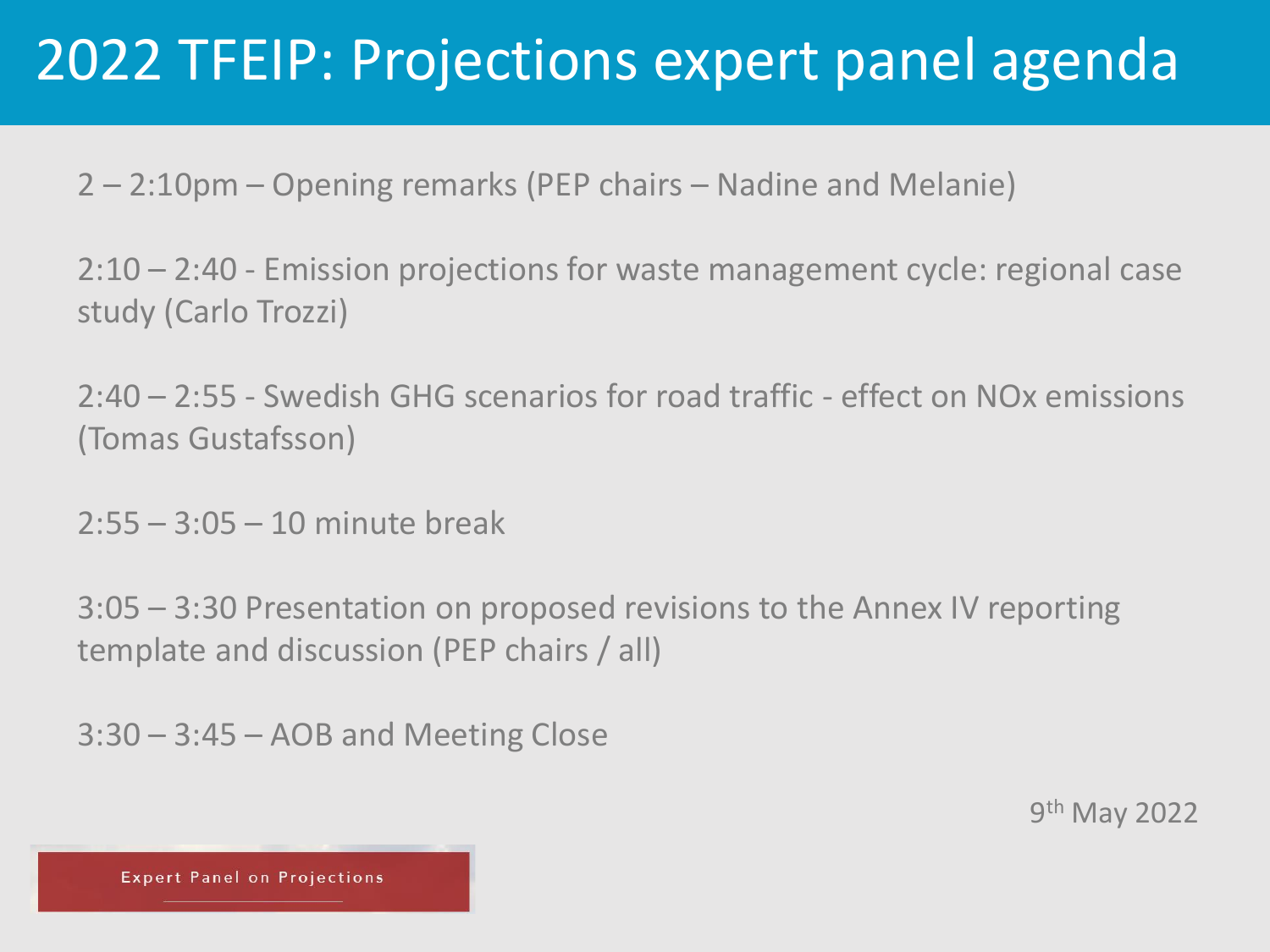# Proposed changes to the Annex IV reporting template

**Panel on Projections**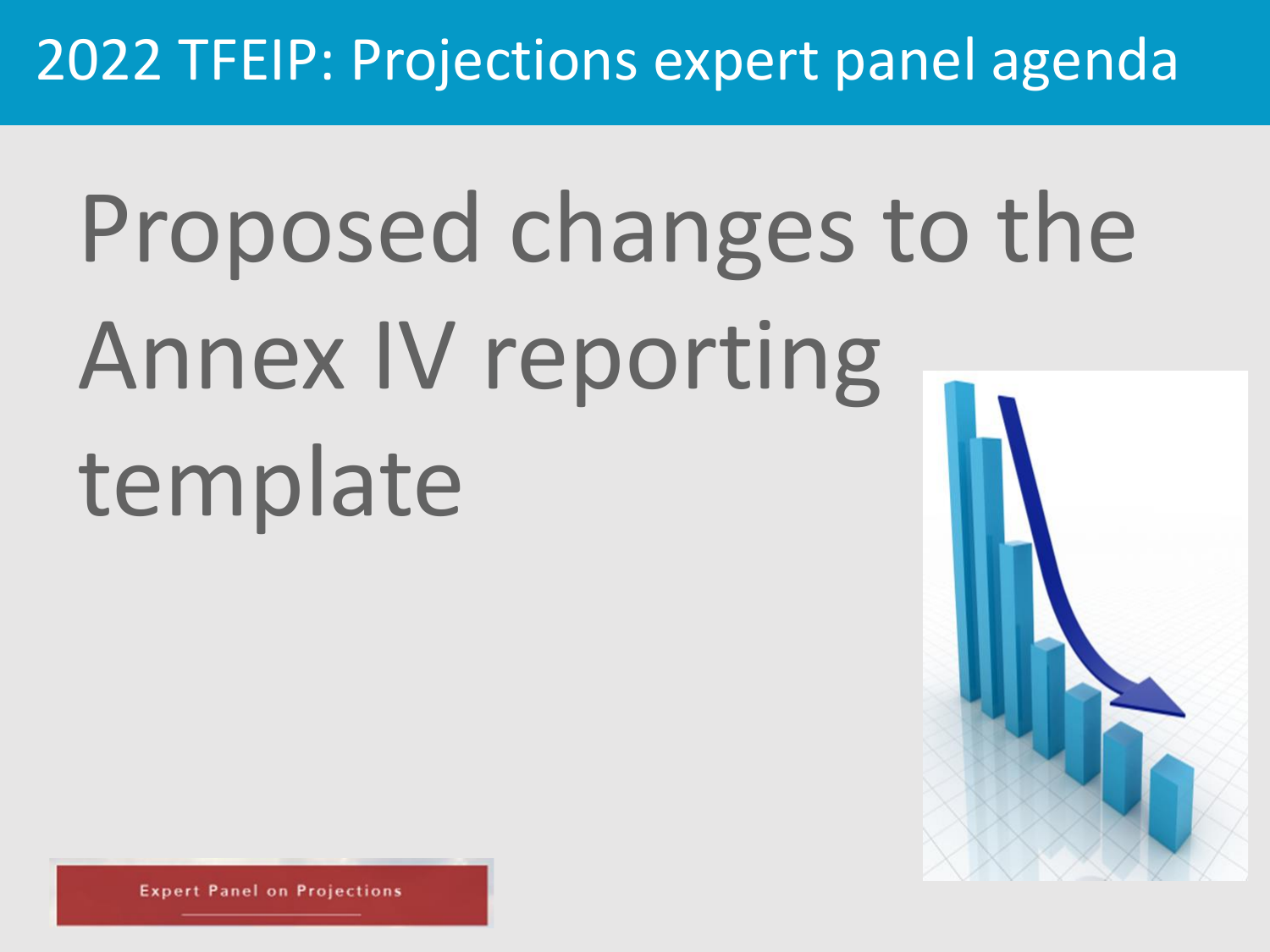# The current situation 2 aspects to be discussed:

- Further clarity required surrounding the "most" recent historic year"
- More detailed information to be provided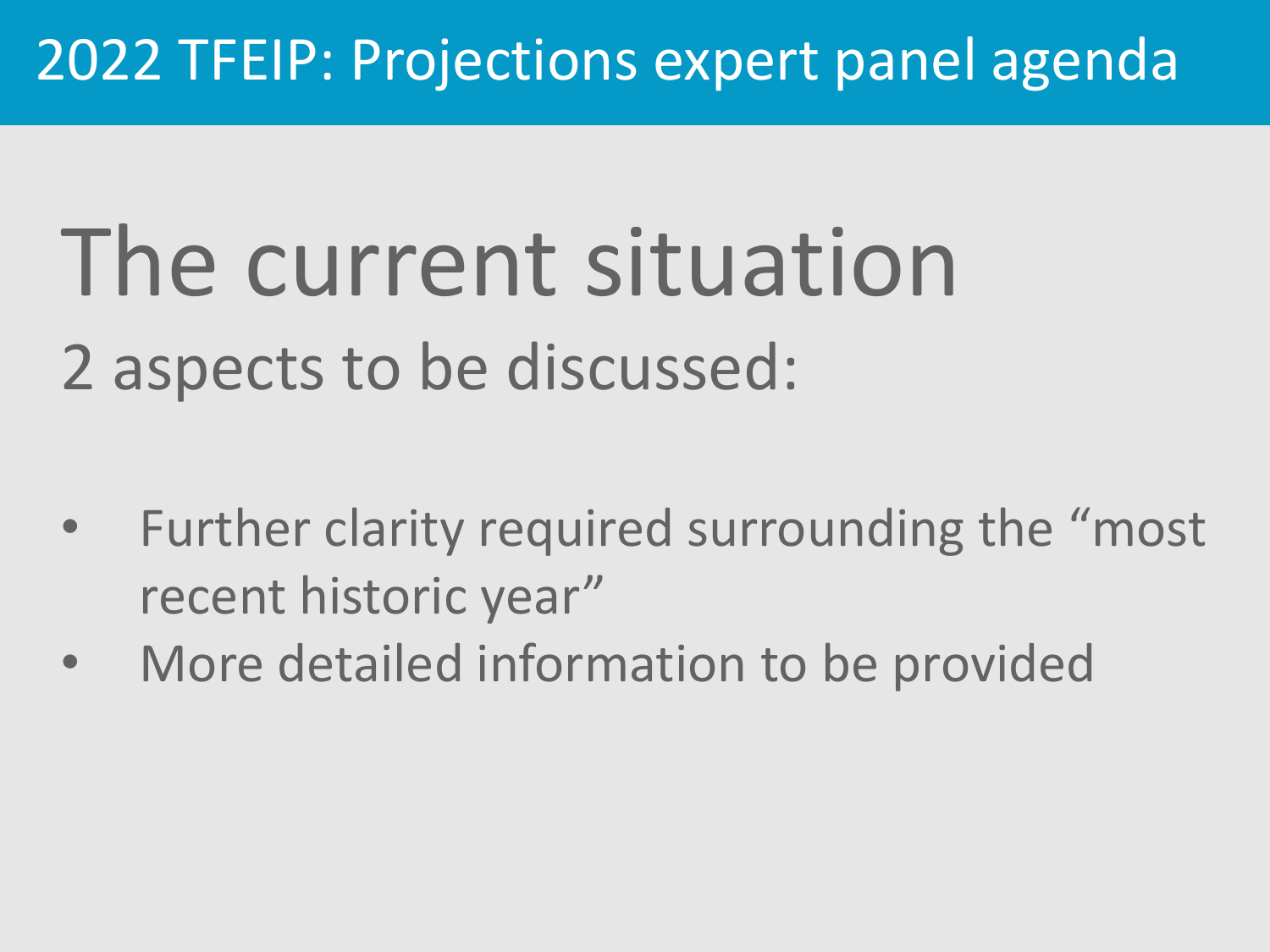#### **2014 reporting guidelines – Projections Reporting Template**

|                            |                  | 1 ANNEX IV A-WM: Emission projections reporting template - With Measures                                                          |                                      |                                     |                                      |      |                         |                         |      |                                           |                                               |  |  |  |
|----------------------------|------------------|-----------------------------------------------------------------------------------------------------------------------------------|--------------------------------------|-------------------------------------|--------------------------------------|------|-------------------------|-------------------------|------|-------------------------------------------|-----------------------------------------------|--|--|--|
| 2 NFR ^^<br>3 <sup>1</sup> |                  | <b>ANNEX IV B-WM: Template for reporting national projection Activity Data(a) - With Measures</b>                                 |                                      |                                     |                                      |      |                         |                         |      |                                           |                                               |  |  |  |
| $\frac{4}{5}$ COU<br>5 DAT |                  | 2 NFR 2014-1                                                                                                                      |                                      |                                     |                                      |      |                         |                         |      |                                           |                                               |  |  |  |
| 6 Vers 3                   |                  |                                                                                                                                   |                                      |                                     |                                      |      |                         |                         |      |                                           |                                               |  |  |  |
|                            |                  | 4 COUNTRY:                                                                                                                        |                                      | (as ISO2 code)                      |                                      |      |                         |                         |      |                                           |                                               |  |  |  |
| 8 <sup>1</sup>             |                  | 5 DATE:                                                                                                                           | (as DD.MM.YYYY)                      |                                     |                                      |      |                         |                         |      |                                           |                                               |  |  |  |
| 9                          | 6                | Version:                                                                                                                          |                                      |                                     | (as v1.0 for the initial submission) |      |                         |                         |      |                                           |                                               |  |  |  |
| 10                         | $\overline{7}$   |                                                                                                                                   |                                      |                                     |                                      |      |                         |                         |      |                                           |                                               |  |  |  |
|                            | $\boldsymbol{8}$ |                                                                                                                                   |                                      | Latest Historic Year                |                                      |      | Projected Activity Data |                         |      |                                           |                                               |  |  |  |
| 11<br>1A1                  | -9               | <b>Activity</b>                                                                                                                   | <b>Reference</b><br><b>Year 2000</b> | <b>Most recent</b><br>historic year | 2020                                 | 2025 | 2030                    | 2040<br>where available | 2050 | <b>Units</b><br>(energy units are in NCV) | <b>Notes on Measures</b><br>included excluded |  |  |  |
| 12                         |                  | $\sqrt{142}$ 10 Assumptions for general economic parameters:                                                                      |                                      |                                     |                                      |      |                         |                         |      |                                           |                                               |  |  |  |
|                            |                  | 11 1. Gross Domestic Product (GDP)                                                                                                |                                      |                                     |                                      |      |                         |                         |      | 10^9€                                     |                                               |  |  |  |
| 13                         |                  | 14 1431 12 2. Population                                                                                                          |                                      |                                     |                                      |      |                         |                         |      | <b>Thousand People</b>                    |                                               |  |  |  |
| $15$ $1A3k$                |                  |                                                                                                                                   |                                      |                                     |                                      |      |                         |                         |      | € per tonne or GJ                         |                                               |  |  |  |
| $16$ $1A3t$<br>$17$ $1A3t$ |                  | 3. International coal prices                                                                                                      |                                      |                                     |                                      |      |                         |                         |      | (Gigajoule), Other please                 |                                               |  |  |  |
| $18 \overline{)1435}$ 13   |                  |                                                                                                                                   |                                      |                                     |                                      |      |                         |                         |      | specify                                   |                                               |  |  |  |
| 19 1A3b                    |                  | $\frac{1435}{1435}$ 14 4. International oil prices                                                                                |                                      |                                     |                                      |      |                         |                         |      | € per barrel or GJ                        |                                               |  |  |  |
|                            |                  | 20 15 5. International gas prices                                                                                                 |                                      |                                     |                                      |      |                         |                         |      | € per m3 or GJ                            |                                               |  |  |  |
| 21 1A3b                    |                  | 16 Assumptions for the energy sector:                                                                                             |                                      |                                     |                                      |      |                         |                         |      |                                           |                                               |  |  |  |
| $22$ 1A3ε                  |                  | 144 17 Total gross inland consumption                                                                                             |                                      |                                     |                                      |      |                         |                         |      |                                           |                                               |  |  |  |
|                            |                  | 18   1. Oil (fossil)                                                                                                              |                                      |                                     |                                      |      |                         |                         |      | Petajoule (PJ)                            |                                               |  |  |  |
| 23                         |                  | 19 2. Gas (fossil)                                                                                                                |                                      |                                     |                                      |      |                         |                         |      | Petajoule (PJ)                            |                                               |  |  |  |
|                            |                  | $\frac{24}{18}$ $\frac{145}{18}$ 20 3. Coal                                                                                       |                                      |                                     |                                      |      |                         |                         |      | Petajoule (PJ)                            |                                               |  |  |  |
| 25                         |                  |                                                                                                                                   |                                      |                                     |                                      |      |                         |                         |      |                                           |                                               |  |  |  |
| $26 \overline{2A,B}$ 21    |                  | 4. Biomass without liquid biofuels (e.g. wood)                                                                                    |                                      |                                     |                                      |      |                         |                         |      | Petajoule (PJ)                            |                                               |  |  |  |
| $27 \overline{2D, 2}$      |                  | $\frac{20.7}{38}$ 22 5. Liquid biofuels (e.g. bio-oils)                                                                           |                                      |                                     |                                      |      |                         |                         |      | Petajoule (PJ)                            |                                               |  |  |  |
|                            |                  | 28 23 6. Solar                                                                                                                    |                                      |                                     |                                      |      |                         |                         |      | Petajoule (PJ)                            |                                               |  |  |  |
| 29 3B1a                    |                  | $\frac{29}{30}$ $\frac{3816}{3811}$ 24 7. Other renewable (wind, geothermal etc.)                                                 |                                      |                                     |                                      |      |                         |                         |      | Petajoule (PJ)                            |                                               |  |  |  |
|                            |                  | 31 3B2 25 Total electricity production by fuel type                                                                               |                                      |                                     |                                      |      |                         |                         |      |                                           |                                               |  |  |  |
| 32 3B3<br>33 3B4a          |                  | 26 8. Oil (fossil)                                                                                                                |                                      |                                     |                                      |      |                         |                         |      | GWh                                       |                                               |  |  |  |
|                            |                  | 27 9. Gas (fossil)                                                                                                                |                                      |                                     |                                      |      |                         |                         |      | GWh                                       |                                               |  |  |  |
|                            |                  | 28 10. Coal                                                                                                                       |                                      |                                     |                                      |      |                         |                         |      | GWh                                       |                                               |  |  |  |
|                            |                  | 29 11. Renewable                                                                                                                  |                                      |                                     |                                      |      |                         |                         |      | GWh                                       |                                               |  |  |  |
|                            |                  | 30 Assumptions for Industry: (for industrial sectors contributing more than 1% of the national total for the base or target year) |                                      |                                     |                                      |      |                         |                         |      |                                           |                                               |  |  |  |
|                            |                  | 31 For Parties using macroeconomic models:                                                                                        |                                      |                                     |                                      |      |                         |                         |      |                                           |                                               |  |  |  |
|                            |                  | 12. The share of the industrial sector in GDP                                                                                     |                                      |                                     |                                      |      |                         |                         |      |                                           |                                               |  |  |  |
|                            |                  | and growth rate (e.g. iron & steel, other                                                                                         |                                      |                                     |                                      |      |                         |                         |      |                                           |                                               |  |  |  |
|                            |                  | metals, cement, coke production, pulp and                                                                                         |                                      |                                     |                                      |      |                         |                         |      |                                           |                                               |  |  |  |
|                            |                  | 32 paper, petroleum refining)                                                                                                     |                                      |                                     |                                      |      |                         |                         |      |                                           |                                               |  |  |  |
|                            |                  | Please insert a row for each industrial                                                                                           |                                      |                                     |                                      |      |                         |                         |      | % share                                   |                                               |  |  |  |
|                            | 33               |                                                                                                                                   |                                      |                                     |                                      |      |                         |                         |      |                                           |                                               |  |  |  |
|                            |                  | 34 For Parties using other models:                                                                                                |                                      |                                     |                                      |      |                         |                         |      |                                           |                                               |  |  |  |
|                            |                  | 13. The physical production index (e.g. iron &                                                                                    |                                      |                                     |                                      |      |                         |                         |      |                                           |                                               |  |  |  |
|                            |                  | steel, other metals, cement, coke production,                                                                                     |                                      |                                     |                                      |      |                         |                         |      |                                           | ١t                                            |  |  |  |
|                            |                  |                                                                                                                                   |                                      |                                     |                                      |      |                         |                         |      |                                           |                                               |  |  |  |
|                            |                  | Introduction<br>ANNEX IV A-WM                                                                                                     |                                      | <b>ANNEX IV B-WM</b>                | ANNEX IV A-WaM                       |      | ANNEX IV B-WaM          | $_{\oplus}$             |      |                                           |                                               |  |  |  |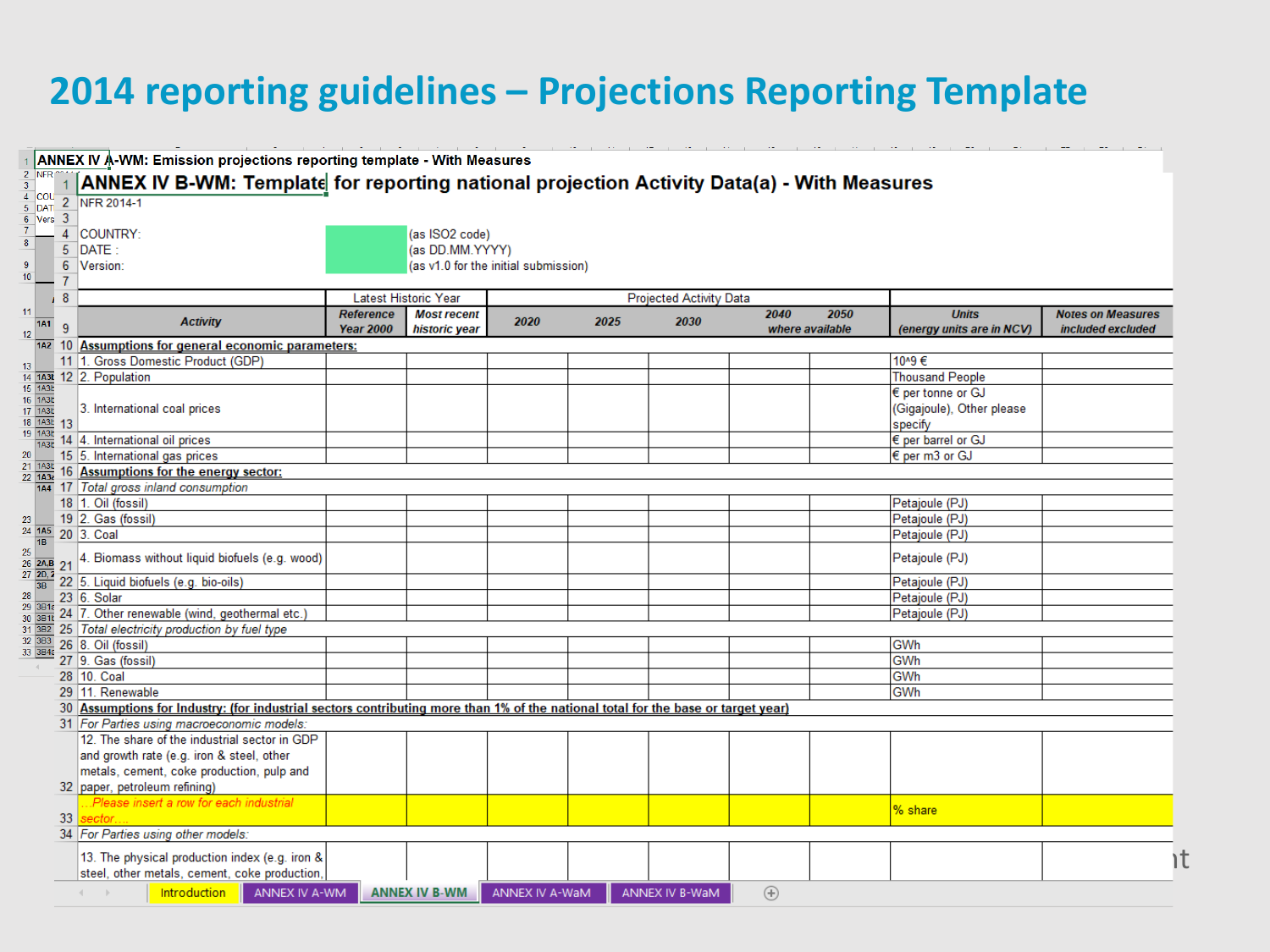#### **'Annex IV A'– Projections Reporting Template – most recent historic year**

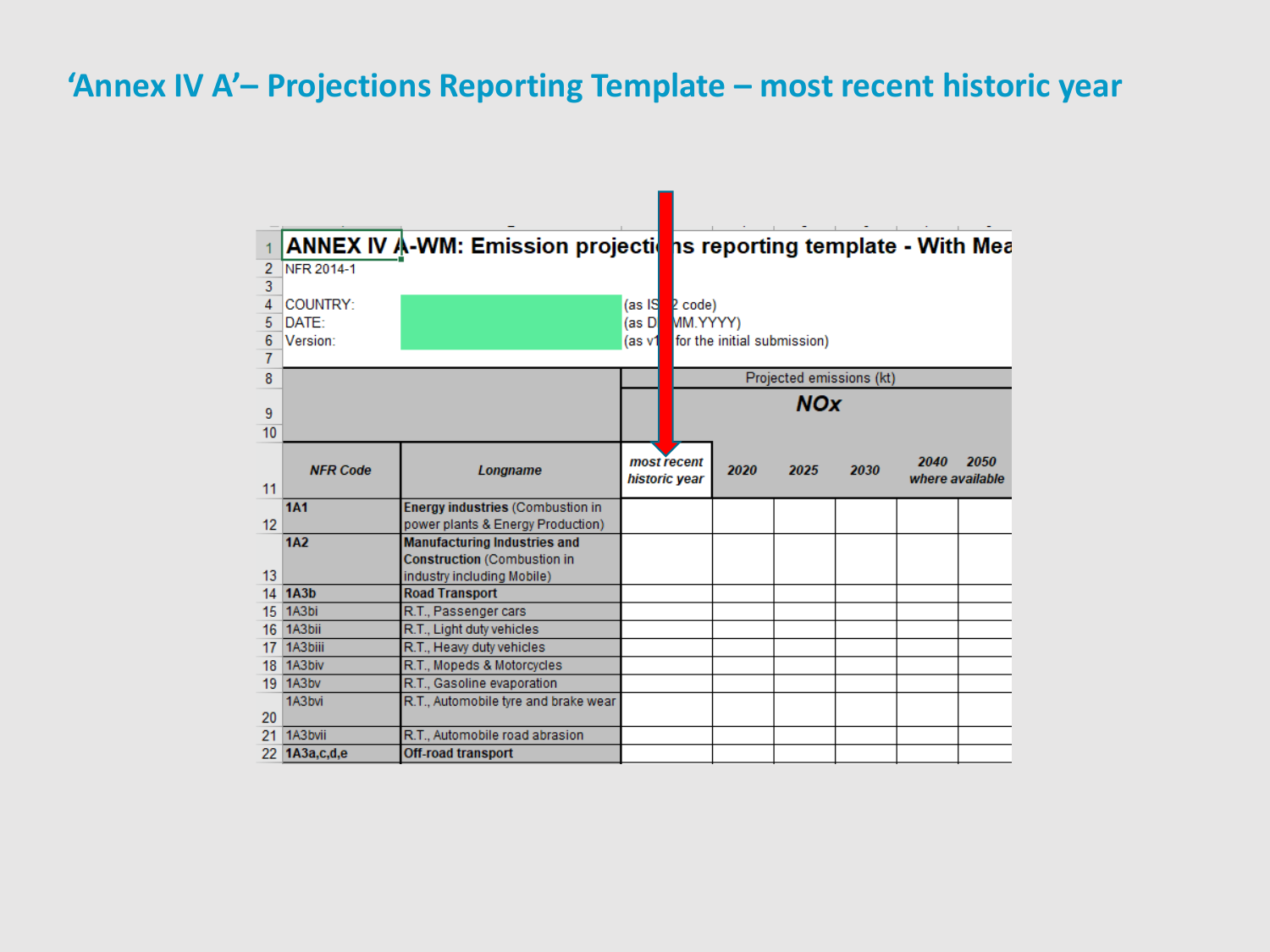### **2014 reporting guidelines – 'Annex IV A'– Projections Reporting Template**

|                               | ↑ ANNEX IV A-WM: Emission projections reporting template - With Measures                                                  |                                      |      |                          |      |                         |      |                                          |      | and the company of the company    |      |                              |                                               |                              |      |      |      |                     |                                   |                              |      |      |      |
|-------------------------------|---------------------------------------------------------------------------------------------------------------------------|--------------------------------------|------|--------------------------|------|-------------------------|------|------------------------------------------|------|-----------------------------------|------|------------------------------|-----------------------------------------------|------------------------------|------|------|------|---------------------|-----------------------------------|------------------------------|------|------|------|
| 2 NFR 2014-1                  |                                                                                                                           |                                      |      |                          |      |                         |      |                                          |      |                                   |      |                              |                                               |                              |      |      |      |                     |                                   |                              |      |      |      |
| 3 <sup>1</sup>                |                                                                                                                           |                                      |      |                          |      |                         |      |                                          |      |                                   |      |                              |                                               |                              |      |      |      |                     |                                   |                              |      |      |      |
| 4 COUNTRY:                    |                                                                                                                           | (as ISO2 code)                       |      |                          |      |                         |      |                                          |      |                                   |      |                              |                                               |                              |      |      |      |                     |                                   |                              |      |      |      |
| 5 DATE:                       |                                                                                                                           | (as DD.MM.YYYY)                      |      |                          |      |                         |      |                                          |      |                                   |      |                              |                                               |                              |      |      |      |                     |                                   |                              |      |      |      |
| 6 Version:                    |                                                                                                                           | (as v1.0 for the initial submission) |      |                          |      |                         |      |                                          |      |                                   |      |                              |                                               |                              |      |      |      |                     |                                   |                              |      |      |      |
| $\mathbf{7}$<br>8             |                                                                                                                           |                                      |      | Projected emissions (kt) |      |                         |      |                                          |      |                                   |      |                              |                                               |                              |      |      |      |                     |                                   |                              |      |      |      |
|                               |                                                                                                                           |                                      |      | <b>NOx</b>               |      |                         |      | Projected emissions (kt)<br><b>NMVOC</b> |      |                                   |      |                              | Projected emissions (kt)<br>$SOx$ (as $SO2$ ) |                              |      |      |      |                     | Projected emissions (kt)          |                              |      |      |      |
| 9 <sup>°</sup>                |                                                                                                                           |                                      |      |                          |      |                         |      |                                          |      |                                   |      |                              |                                               |                              |      |      |      |                     |                                   | NH <sub>3</sub>              |      |      |      |
| 10 <sup>1</sup>               |                                                                                                                           |                                      |      |                          |      |                         |      |                                          |      | <b>Guidelines Reporting Years</b> |      |                              | <b>Guidelines Reporting Years</b>             |                              |      |      |      |                     | <b>Guidelines Reporting Years</b> |                              |      |      |      |
| <b>NFR Code</b><br>11         | Longname                                                                                                                  | most recent<br>historic year         | 2020 | 2025                     | 2030 | 2040<br>where available | 2050 | most recent<br>historic year             | 2020 | 2025                              | 2030 | 2040 2050<br>where available |                                               | most recent<br>historic year | 2020 | 2025 | 2030 |                     | 2040 2050<br>where available      | most recent<br>historic year | 2020 | 2025 | 2030 |
| <b>1A1</b><br>12 <sub>1</sub> | <b>Energy industries (Combustion in</b><br>power plants & Energy Production)                                              |                                      |      |                          |      |                         |      |                                          |      |                                   |      |                              |                                               |                              |      |      |      |                     |                                   |                              |      |      |      |
| 1A2                           | <b>Manufacturing Industries and</b>                                                                                       |                                      |      |                          |      |                         |      |                                          |      |                                   |      |                              |                                               |                              |      |      |      |                     |                                   |                              |      |      |      |
|                               | <b>Construction (Combustion in</b>                                                                                        |                                      |      |                          |      |                         |      |                                          |      |                                   |      |                              |                                               |                              |      |      |      |                     |                                   |                              |      |      |      |
| 13 <sup>°</sup>               | industry including Mobile)                                                                                                |                                      |      |                          |      |                         |      |                                          |      |                                   |      |                              |                                               |                              |      |      |      |                     |                                   |                              |      |      |      |
| $14$ 1A3b                     | <b>Road Transport</b>                                                                                                     |                                      |      |                          |      |                         |      |                                          |      |                                   |      |                              |                                               |                              |      |      |      |                     |                                   |                              |      |      |      |
| 15 1A3bi                      | R.T., Passenger cars                                                                                                      |                                      |      |                          |      |                         |      |                                          |      |                                   |      |                              |                                               |                              |      |      |      |                     |                                   |                              |      |      |      |
| 16 1A3bii                     | R.T., Light duty vehicles                                                                                                 |                                      |      |                          |      |                         |      |                                          |      |                                   |      |                              |                                               |                              |      |      |      |                     |                                   |                              |      |      |      |
| 17 1A3biil                    | R.T., Heavy duty vehicles                                                                                                 |                                      |      |                          |      |                         |      |                                          |      |                                   |      |                              |                                               |                              |      |      |      |                     |                                   |                              |      |      |      |
| <b>18 1A3biv</b><br>19 1A3bv  | R.T., Mopeds & Motorcycles<br>R.T., Gasoline evaporation                                                                  |                                      |      |                          |      |                         |      |                                          |      |                                   |      |                              |                                               |                              |      |      |      |                     |                                   |                              |      |      |      |
| 1A3bvi                        | R.T., Automobile tyre and brake wear                                                                                      |                                      |      |                          |      |                         |      |                                          |      |                                   |      |                              |                                               |                              |      |      |      |                     |                                   |                              |      |      |      |
| 20                            |                                                                                                                           |                                      |      |                          |      |                         |      |                                          |      |                                   |      |                              |                                               |                              |      |      |      |                     |                                   |                              |      |      |      |
| 21 1A3bvii                    | R.T., Automobile road abrasion                                                                                            |                                      |      |                          |      |                         |      |                                          |      |                                   |      |                              |                                               |                              |      |      |      |                     |                                   |                              |      |      |      |
| 22 1A3a,c,d,e                 | <b>Off-road transport</b>                                                                                                 |                                      |      |                          |      |                         |      |                                          |      |                                   |      |                              |                                               |                              |      |      |      |                     |                                   |                              |      |      |      |
| 1A4<br>23                     | Other sectors (Commercial,<br>institutional, residential, agriculture<br>and fishing stationary and mobile<br>combustion) |                                      |      |                          |      |                         |      |                                          |      |                                   |      |                              |                                               |                              |      |      |      |                     |                                   |                              |      |      |      |
| 24 1A5                        | <b>Other</b>                                                                                                              |                                      |      |                          |      |                         |      |                                          |      |                                   |      |                              |                                               |                              |      |      |      |                     |                                   |                              |      |      |      |
| $\overline{18}$               | <b>Fugitive emissions (Fugitive</b>                                                                                       |                                      |      |                          |      |                         |      |                                          |      |                                   |      |                              |                                               |                              |      |      |      |                     |                                   |                              |      |      |      |
| 25                            | emissions from fuels)                                                                                                     |                                      |      |                          |      |                         |      |                                          |      |                                   |      |                              |                                               |                              |      |      |      |                     |                                   |                              |      |      |      |
| 26 2A, B, C, H, I, J, K, L    | <b>Industrial Processes</b>                                                                                               |                                      |      |                          |      |                         |      |                                          |      |                                   |      |                              |                                               |                              |      |      |      |                     |                                   |                              |      |      |      |
| 27 2D, 2G                     | Solvent and other product use                                                                                             |                                      |      |                          |      |                         |      |                                          |      |                                   |      |                              |                                               |                              |      |      |      |                     |                                   |                              |      |      |      |
| 3B<br>28                      | Animal husbandry and manure<br>management                                                                                 |                                      |      |                          |      |                         |      |                                          |      |                                   |      |                              |                                               |                              |      |      |      |                     |                                   |                              |      |      |      |
| 29 3B1a                       | <b>Cattle Dairy</b>                                                                                                       |                                      |      |                          |      |                         |      |                                          |      |                                   |      |                              |                                               |                              |      |      |      |                     |                                   |                              |      |      |      |
| 30 3B1b                       | Cattle Non-Dairy                                                                                                          |                                      |      |                          |      |                         |      |                                          |      |                                   |      |                              |                                               |                              |      |      |      |                     |                                   |                              |      |      |      |
| 31 3B2                        | Sheep                                                                                                                     |                                      |      |                          |      |                         |      |                                          |      |                                   |      |                              |                                               |                              |      |      |      |                     |                                   |                              |      |      |      |
| 32 3B3                        | Swine                                                                                                                     |                                      |      |                          |      |                         |      |                                          |      |                                   |      |                              |                                               |                              |      |      |      |                     |                                   |                              |      |      |      |
| 33 3B4a                       | <b>Buffalo</b>                                                                                                            |                                      |      |                          |      |                         |      |                                          |      |                                   |      |                              |                                               |                              |      |      |      |                     |                                   |                              |      |      |      |
| $-4$ $-1$                     | <b>ANNEX IV A-WM</b><br>Introduction                                                                                      | ANNEX IV B-WM                        |      | ANNEX IV A-WaM           |      | ANNEX IV B-WaM          |      | $\bigoplus$                              |      |                                   |      |                              |                                               |                              |      |      |      | $\vert \vert \vert$ |                                   |                              |      |      |      |

Pollutants: NOx, NMVOC, SO<sub>2</sub>, NH<sub>3</sub>, PM<sub>2.5</sub>, BC

Scenarios: With Measures (WM) and With Additional Measures (WaM), where relevant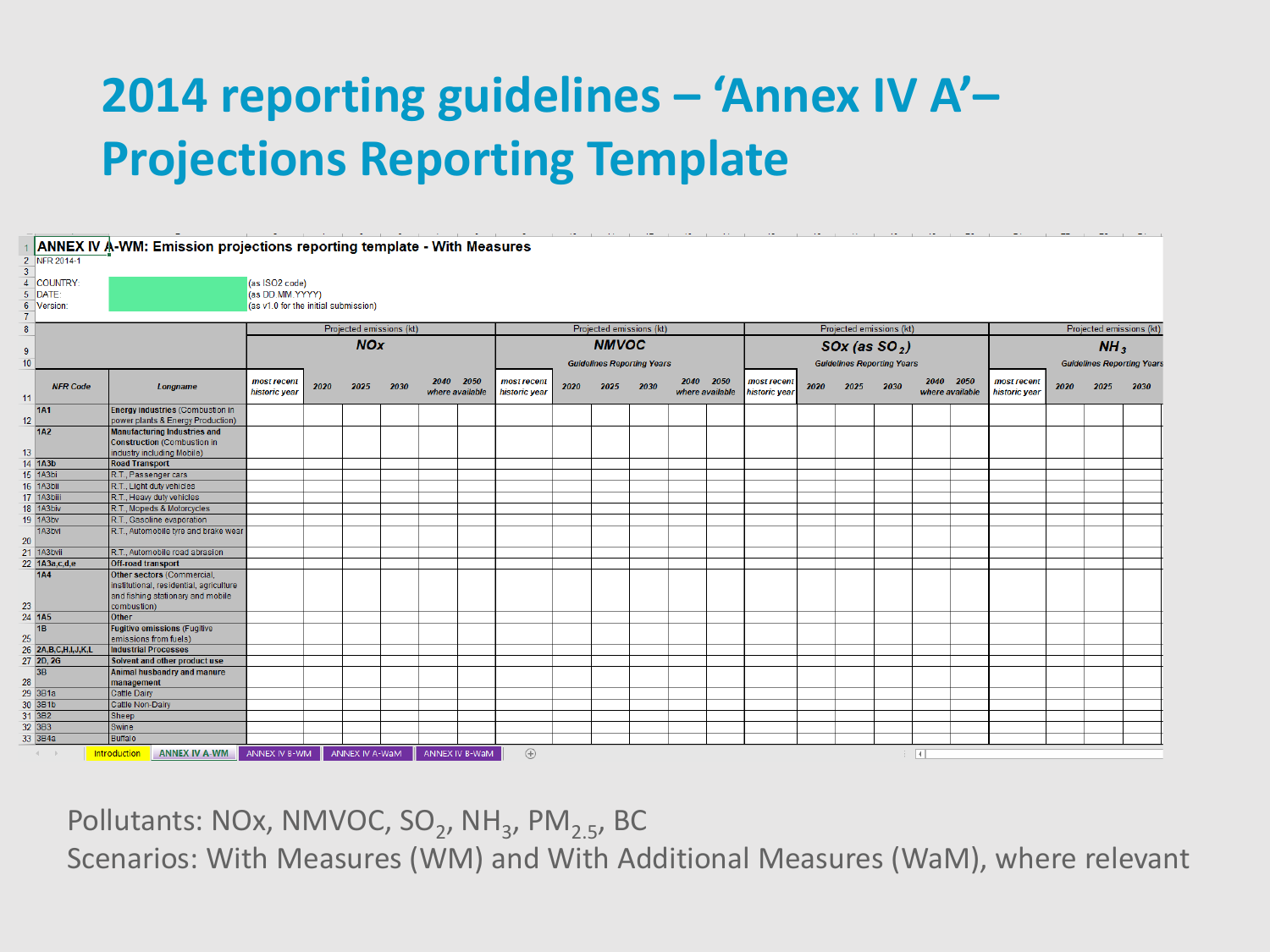#### **2014 reporting guidelines – Annex I and Annex IV – comparison on emissions reporting**

Historic inventory / Projections

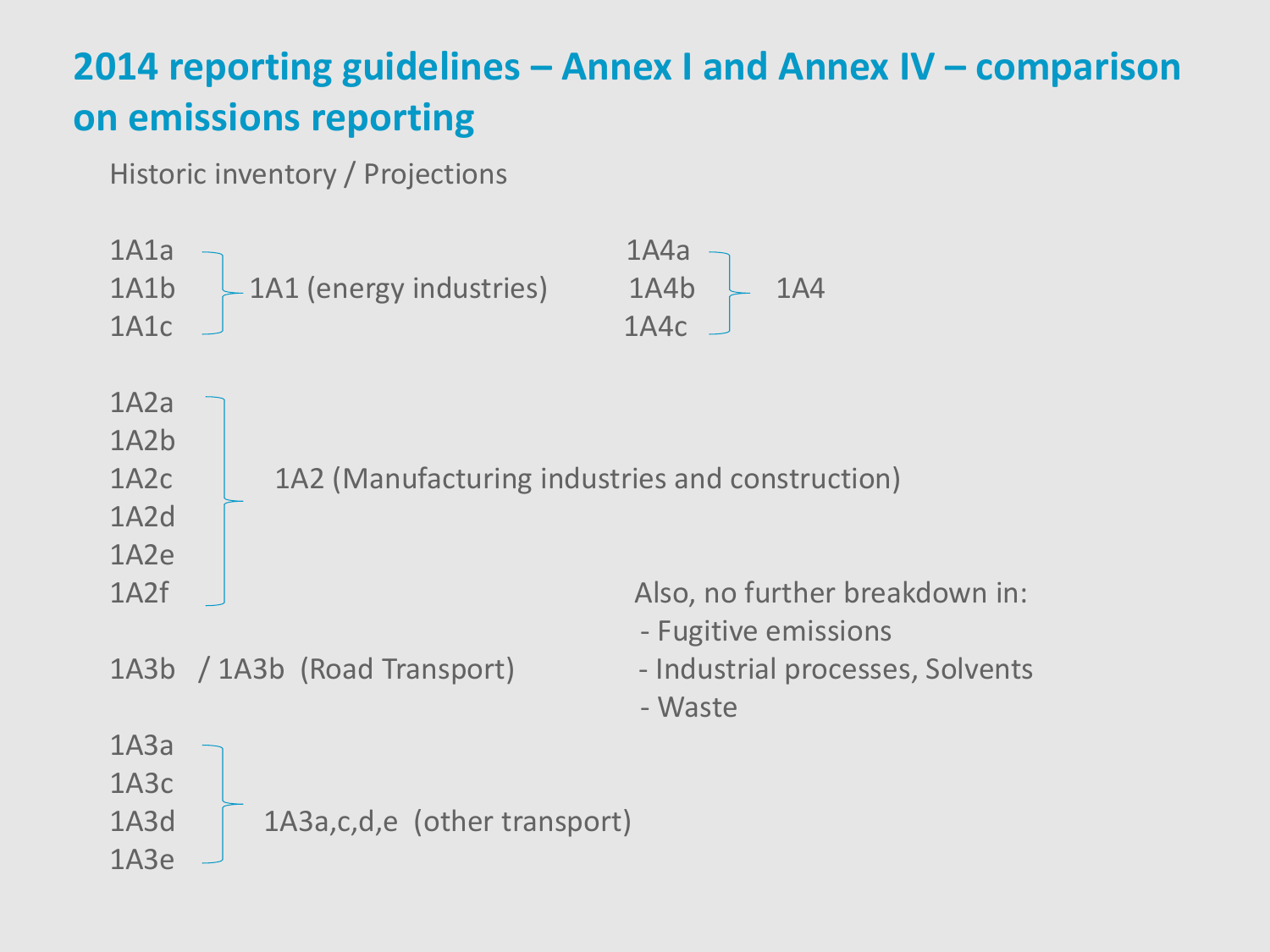#### **2014 reporting guidelines: Paragraph 27**

Projections of emissions should be estimated and aggregated to the relevant source 27. sector set out in annex IV to these Guidelines. Parties to the Gothenburg Protocol within the geographical scope of EMEP have a mandatory obligation to report such projections under article 7, paragraph 1 (b). Parties should provide a "with measures" and, where relevant, a "with additional measures" projection for each pollutant in line with the guidance given in the EMEP/EEA Guidebook. Calculated projections should be consistent with the latest inventory. Methodologies and assumptions for projections should be transparent and should allow for an independent review of data. For Parties within the EU, reported projections should, as far as appropriate, be consistent with those compiled under Regulation No. 525/2013 of the European Parliament and of the Council of 21 May 2013 on a mechanism for monitoring and reporting greenhouse gas emissions and for reporting other information at national and Union level relevant to climate change.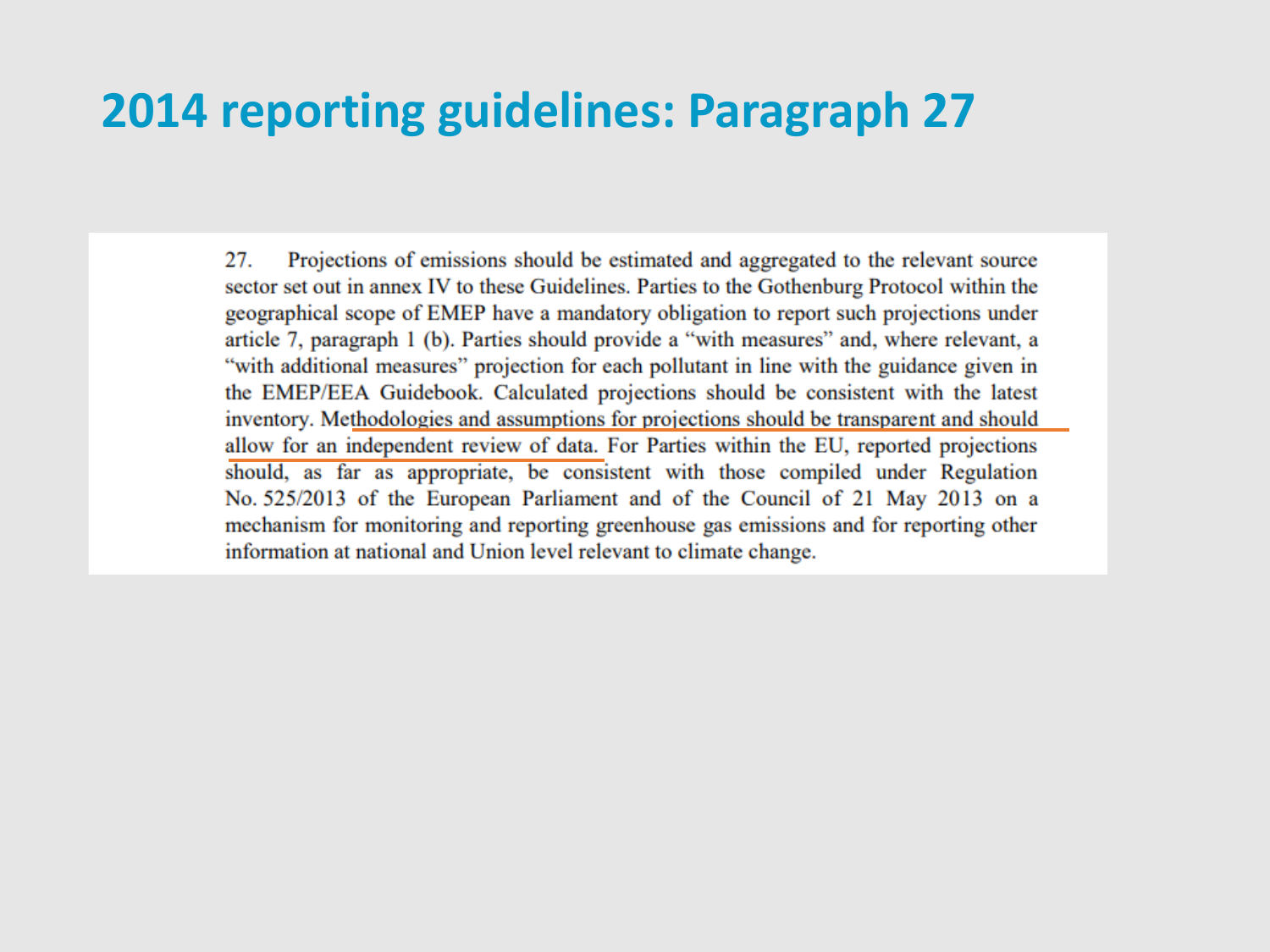## **2014 reporting guidelines – 'Annex IV – B' – Projections Reporting Template – activity data**

|                | ANNEX IV B-WM: Template for reporting national projection Activity Data(a) - With Measures                                        |                                      |                      |                |                                                                |                |                 |  |                           |                                               |  |  |  |
|----------------|-----------------------------------------------------------------------------------------------------------------------------------|--------------------------------------|----------------------|----------------|----------------------------------------------------------------|----------------|-----------------|--|---------------------------|-----------------------------------------------|--|--|--|
|                | 2 NFR 2014-1                                                                                                                      |                                      |                      |                |                                                                |                |                 |  |                           |                                               |  |  |  |
| 3              |                                                                                                                                   |                                      |                      |                |                                                                |                |                 |  |                           |                                               |  |  |  |
| 4              | <b>COUNTRY:</b>                                                                                                                   | (as ISO2 code)                       |                      |                |                                                                |                |                 |  |                           |                                               |  |  |  |
| 5              | <b>IDATE:</b>                                                                                                                     | (as DD.MM.YYYY)                      |                      |                |                                                                |                |                 |  |                           |                                               |  |  |  |
| $6\phantom{1}$ | Version:                                                                                                                          | (as v1.0 for the initial submission) |                      |                |                                                                |                |                 |  |                           |                                               |  |  |  |
| $\overline{7}$ |                                                                                                                                   |                                      |                      |                |                                                                |                |                 |  |                           |                                               |  |  |  |
| 8              |                                                                                                                                   |                                      | Latest Historic Year |                |                                                                |                |                 |  |                           |                                               |  |  |  |
|                |                                                                                                                                   | <b>Reference</b>                     | <b>Most recent</b>   |                | <b>Projected Activity Data</b><br>2040<br>2050<br><b>Units</b> |                |                 |  |                           |                                               |  |  |  |
| 9              | <b>Activity</b>                                                                                                                   | <b>Year 2000</b>                     | historic year        | 2020           | 2025                                                           | 2030           | where available |  | (energy units are in NCV) | <b>Notes on Measures</b><br>included excluded |  |  |  |
|                | 10 Assumptions for general economic parameters:                                                                                   |                                      |                      |                |                                                                |                |                 |  |                           |                                               |  |  |  |
|                | 11 1. Gross Domestic Product (GDP)                                                                                                |                                      |                      |                |                                                                |                |                 |  | 10^9€                     |                                               |  |  |  |
|                | 12 2. Population                                                                                                                  |                                      |                      |                |                                                                |                |                 |  | <b>Thousand People</b>    |                                               |  |  |  |
|                |                                                                                                                                   |                                      |                      |                |                                                                |                |                 |  | € per tonne or GJ         |                                               |  |  |  |
|                |                                                                                                                                   |                                      |                      |                |                                                                |                |                 |  |                           |                                               |  |  |  |
|                | 3. International coal prices                                                                                                      |                                      |                      |                |                                                                |                |                 |  | (Gigajoule), Other please |                                               |  |  |  |
| 13             |                                                                                                                                   |                                      |                      |                |                                                                |                |                 |  | specify                   |                                               |  |  |  |
|                | 14 4. International oil prices                                                                                                    |                                      |                      |                |                                                                |                |                 |  | € per barrel or GJ        |                                               |  |  |  |
|                | 15 5. International gas prices                                                                                                    |                                      |                      |                |                                                                |                |                 |  | € per m3 or GJ            |                                               |  |  |  |
|                | 16 Assumptions for the energy sector:                                                                                             |                                      |                      |                |                                                                |                |                 |  |                           |                                               |  |  |  |
|                | 17 Total gross inland consumption                                                                                                 |                                      |                      |                |                                                                |                |                 |  |                           |                                               |  |  |  |
|                | 18 1. Oil (fossil)                                                                                                                |                                      |                      |                |                                                                |                |                 |  | Petajoule (PJ)            |                                               |  |  |  |
|                | 19 2. Gas (fossil)                                                                                                                |                                      |                      |                |                                                                |                |                 |  | Petajoule (PJ)            |                                               |  |  |  |
|                | 20 3. Coal                                                                                                                        |                                      |                      |                |                                                                |                |                 |  | Petajoule (PJ)            |                                               |  |  |  |
| 21             | 4. Biomass without liquid biofuels (e.g. wood)                                                                                    |                                      |                      |                |                                                                |                |                 |  | Petajoule (PJ)            |                                               |  |  |  |
|                | 22 5. Liquid biofuels (e.g. bio-oils)                                                                                             |                                      |                      |                |                                                                |                |                 |  | Petajoule (PJ)            |                                               |  |  |  |
|                | 23 6. Solar                                                                                                                       |                                      |                      |                |                                                                |                |                 |  | Petajoule (PJ)            |                                               |  |  |  |
|                | 24 7. Other renewable (wind, geothermal etc.)                                                                                     |                                      |                      |                |                                                                |                |                 |  | Petajoule (PJ)            |                                               |  |  |  |
|                | 25 Total electricity production by fuel type                                                                                      |                                      |                      |                |                                                                |                |                 |  |                           |                                               |  |  |  |
|                | 26 8. Oil (fossil)                                                                                                                |                                      |                      |                |                                                                |                |                 |  | GWh                       |                                               |  |  |  |
|                | 27 9. Gas (fossil)                                                                                                                |                                      |                      |                |                                                                |                |                 |  | GWh                       |                                               |  |  |  |
|                | 28 10. Coal                                                                                                                       |                                      |                      |                |                                                                |                |                 |  | GWh                       |                                               |  |  |  |
|                | 29 11. Renewable                                                                                                                  |                                      |                      |                |                                                                |                |                 |  | GWh                       |                                               |  |  |  |
|                | 30 Assumptions for Industry: (for industrial sectors contributing more than 1% of the national total for the base or target year) |                                      |                      |                |                                                                |                |                 |  |                           |                                               |  |  |  |
|                | 31 For Parties using macroeconomic models:                                                                                        |                                      |                      |                |                                                                |                |                 |  |                           |                                               |  |  |  |
|                | 12. The share of the industrial sector in GDP                                                                                     |                                      |                      |                |                                                                |                |                 |  |                           |                                               |  |  |  |
|                | and growth rate (e.g. iron & steel, other                                                                                         |                                      |                      |                |                                                                |                |                 |  |                           |                                               |  |  |  |
|                | metals, cement, coke production, pulp and                                                                                         |                                      |                      |                |                                                                |                |                 |  |                           |                                               |  |  |  |
|                | 32 paper, petroleum refining)                                                                                                     |                                      |                      |                |                                                                |                |                 |  |                           |                                               |  |  |  |
|                | Please insert a row for each industrial                                                                                           |                                      |                      |                |                                                                |                |                 |  |                           |                                               |  |  |  |
| 33             | sector.                                                                                                                           |                                      |                      |                |                                                                |                |                 |  | % share                   |                                               |  |  |  |
|                | 34 For Parties using other models:                                                                                                |                                      |                      |                |                                                                |                |                 |  |                           |                                               |  |  |  |
|                | 13. The physical production index (e.g. iron &                                                                                    |                                      |                      |                |                                                                |                |                 |  |                           |                                               |  |  |  |
|                | steel, other metals, cement, coke production,                                                                                     |                                      |                      |                |                                                                |                |                 |  |                           |                                               |  |  |  |
|                | <b>Introduction</b><br>ANNEX IV A-WM                                                                                              |                                      | <b>ANNEX IV B-WM</b> | ANNEX IV A-WaM |                                                                | ANNEX IV B-WaM |                 |  |                           |                                               |  |  |  |
|                |                                                                                                                                   |                                      |                      |                |                                                                |                | $\bigoplus$     |  |                           |                                               |  |  |  |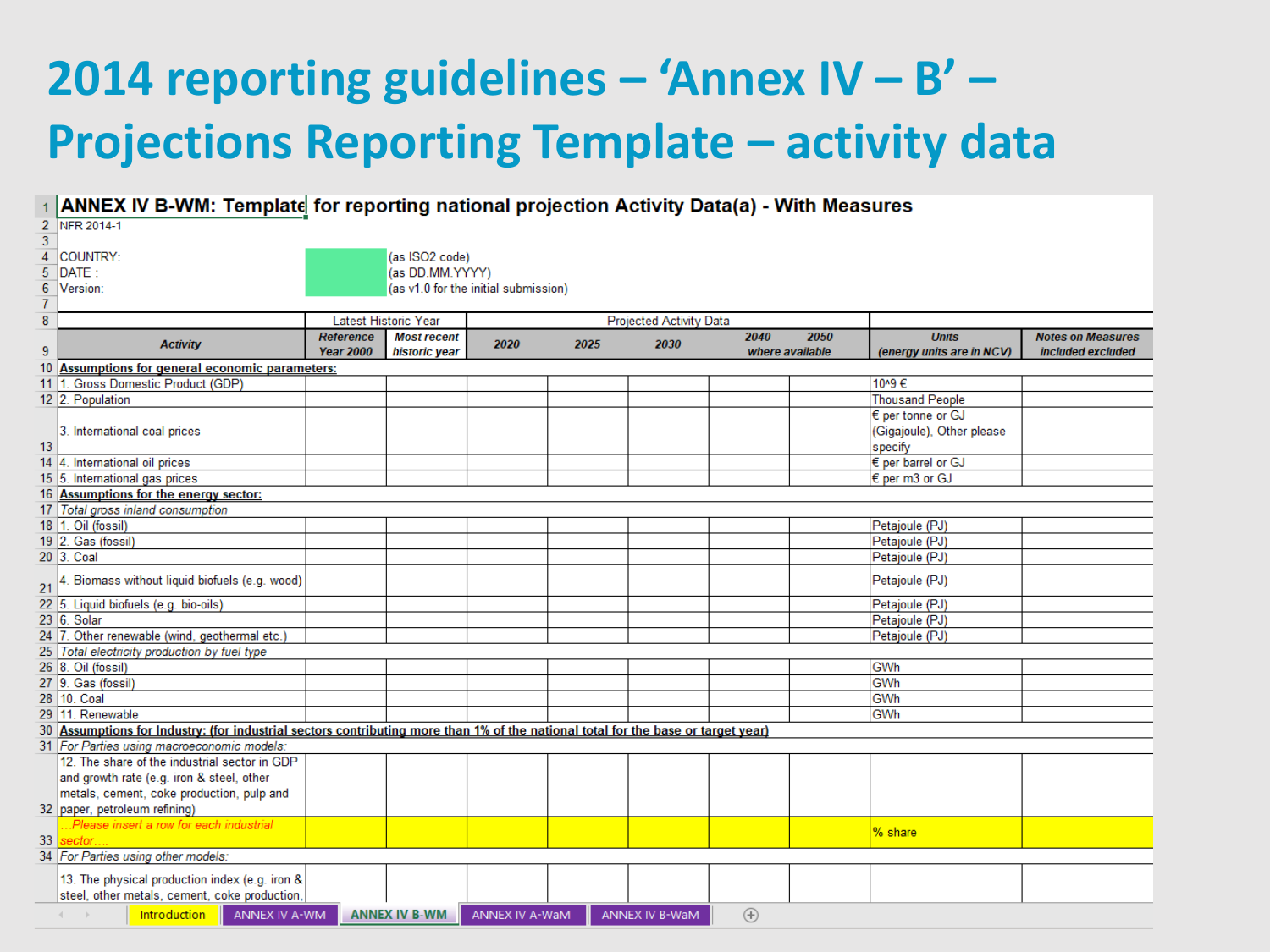# The proposal…

**Expert Panel on Projections**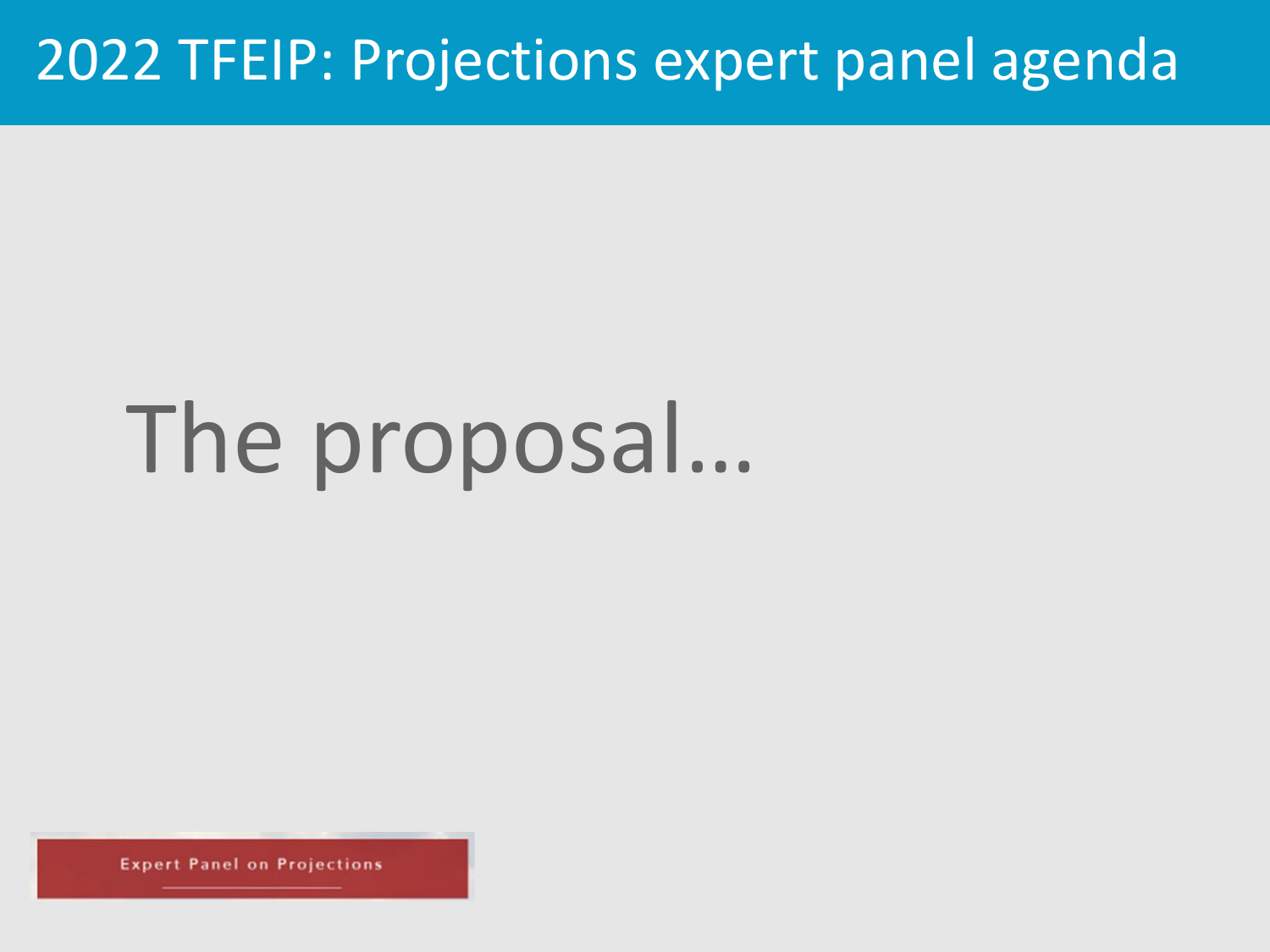The proposal…

- Change "most recent historic year" to "projections base year"
- Add a reference to it in the reporting guidelines
- Delete 2020 and add 2035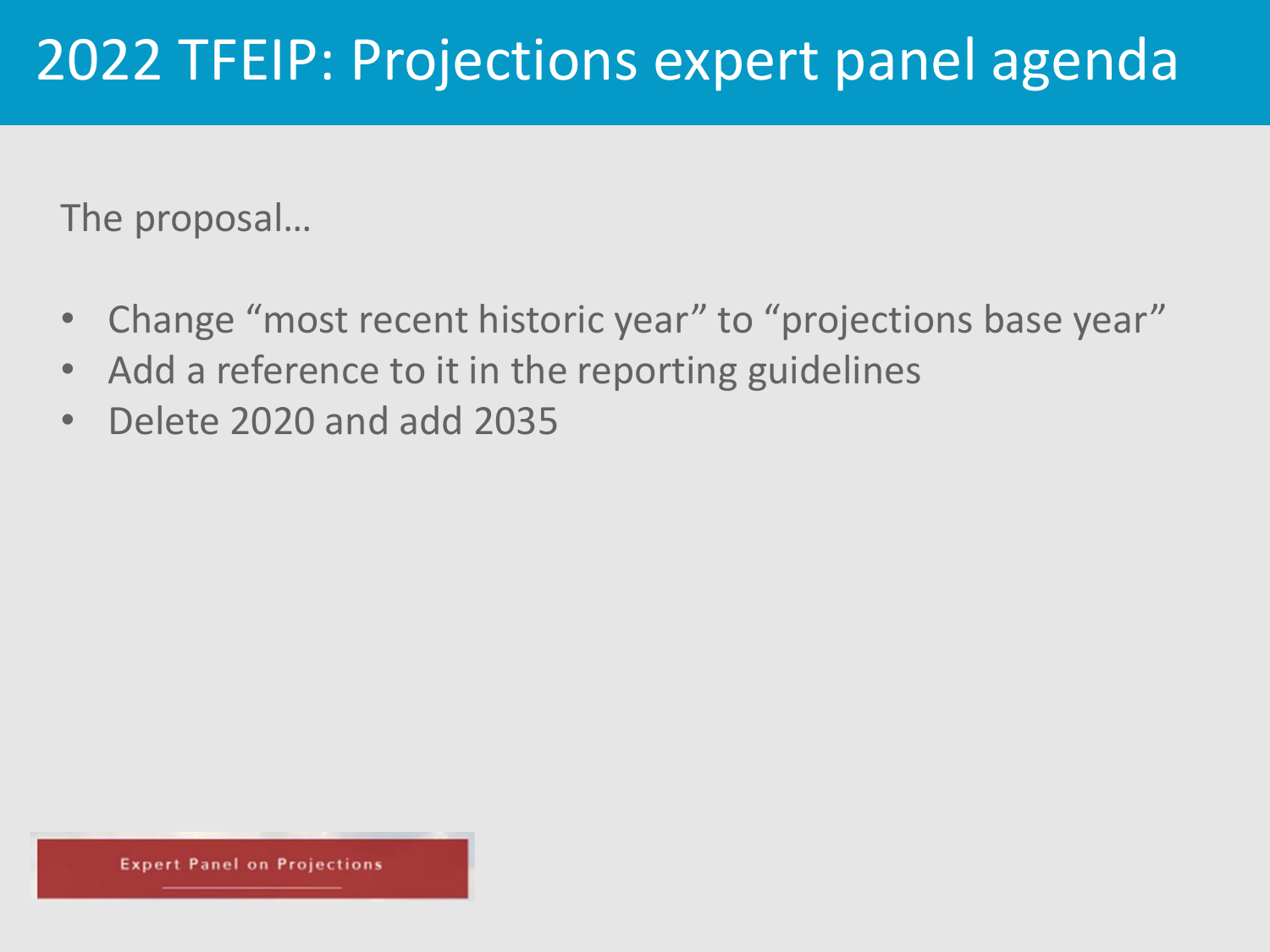### **Proposed 'Annex IV A'– Projections Reporting Template**

| 9               |                                                                 |                   |                                                                                                               |                                       |              |                                     |                 |    |  |  |
|-----------------|-----------------------------------------------------------------|-------------------|---------------------------------------------------------------------------------------------------------------|---------------------------------------|--------------|-------------------------------------|-----------------|----|--|--|
| 10<br>11        | XX: 05.02.2023:                                                 |                   | NFR sectors to be reported                                                                                    | <b>Main Pollutants</b><br>(from 1990) |              |                                     |                 |    |  |  |
| 12              | 2005                                                            |                   |                                                                                                               | <b>NOx</b><br>(as NO <sub>2</sub> )   | <b>NMVOC</b> | <b>SOx</b><br>(as SO <sub>2</sub> ) | NH <sub>3</sub> |    |  |  |
| 13              | <b>NFR Aggregation for</b><br><b>Gridding and LPS</b><br>(GNFR) | <b>NFR Code</b>   | Long name                                                                                                     | <b>Notes</b>                          | kt           | kt                                  | kt              | kt |  |  |
| 14              | A_PublicPower                                                   | 1A1a              | Public electricity and heat production                                                                        |                                       |              |                                     |                 |    |  |  |
| 15              | <b>B_Industry</b>                                               | 1A <sub>1</sub> b | Petroleum refining                                                                                            |                                       |              |                                     |                 |    |  |  |
| 16              | <b>B_Industry</b>                                               | 1A1c              | Manufacture of solid fuels and other energy industries                                                        |                                       |              |                                     |                 |    |  |  |
| 17              | <b>B_Industry</b>                                               | 1A2a              | Stationary combustion in manufacturing industries and<br>construction: Iron and steel                         |                                       |              |                                     |                 |    |  |  |
| 18              | <b>B_Industry</b>                                               | 1A <sub>2</sub> b | Stationary combustion in manufacturing industries and<br>construction: Non-ferrous metals                     |                                       |              |                                     |                 |    |  |  |
| 19              | <b>B_Industry</b>                                               | 1A2c              | Stationary combustion in manufacturing industries and<br>construction: Chemicals                              |                                       |              |                                     |                 |    |  |  |
| 20              | <b>B_Industry</b>                                               | 1A2d              | Stationary combustion in manufacturing industries and<br>construction: Pulp, Paper and Print                  |                                       |              |                                     |                 |    |  |  |
| 21              | <b>B_Industry</b>                                               | 1A2e              | Stationary combustion in manufacturing industries and<br>construction: Food processing, beverages and tobacco |                                       |              |                                     |                 |    |  |  |
| 22              | <b>B_Industry</b>                                               | 1A2f              | Stationary combustion in manufacturing industries and<br>construction: Non-metallic minerals                  |                                       |              |                                     |                 |    |  |  |
| 23              | LOffroad                                                        | 1A2qvii           | Mobile combustion in manufacturing industries and<br>construction (please specify in the IIR).                |                                       |              |                                     |                 |    |  |  |
| 24              | <b>B_Industry</b>                                               | 1A2qviii          | Stationary combustion in manufacturing industries and<br>construction: Other (please specify in the IIR)      |                                       |              |                                     |                 |    |  |  |
| 25              | <b>H_Aviation</b>                                               | 1A3aifil          | International aviation LTO (civil)                                                                            |                                       |              |                                     |                 |    |  |  |
| 26              | <b>H_Aviation</b>                                               | 1A3aii(i)         | Domestic aviation LTO (civil)                                                                                 |                                       |              |                                     |                 |    |  |  |
| 27              | F_RoadTransport                                                 | 1АЗЫ              | Road transport: Passenger cars                                                                                |                                       |              |                                     |                 |    |  |  |
| 28              | F_RoadTransport                                                 | 1АЗЫі             | Road transport: Light duty vehicles                                                                           |                                       |              |                                     |                 |    |  |  |
| 20 <sub>0</sub> | F_RoadTransport                                                 | 1АЗЫіі            | Road transport: Heavy duty vehicles and buses                                                                 |                                       |              |                                     |                 |    |  |  |

#### Pollutants: NOx, NMVOC, SO<sub>2</sub>, NH<sub>3</sub>, PM<sub>2.5</sub>, BC Year:; 2025, 2030, 2040, 2050 Scenarios: With Measures (WM) and With Additional Measures (WaM), where relevant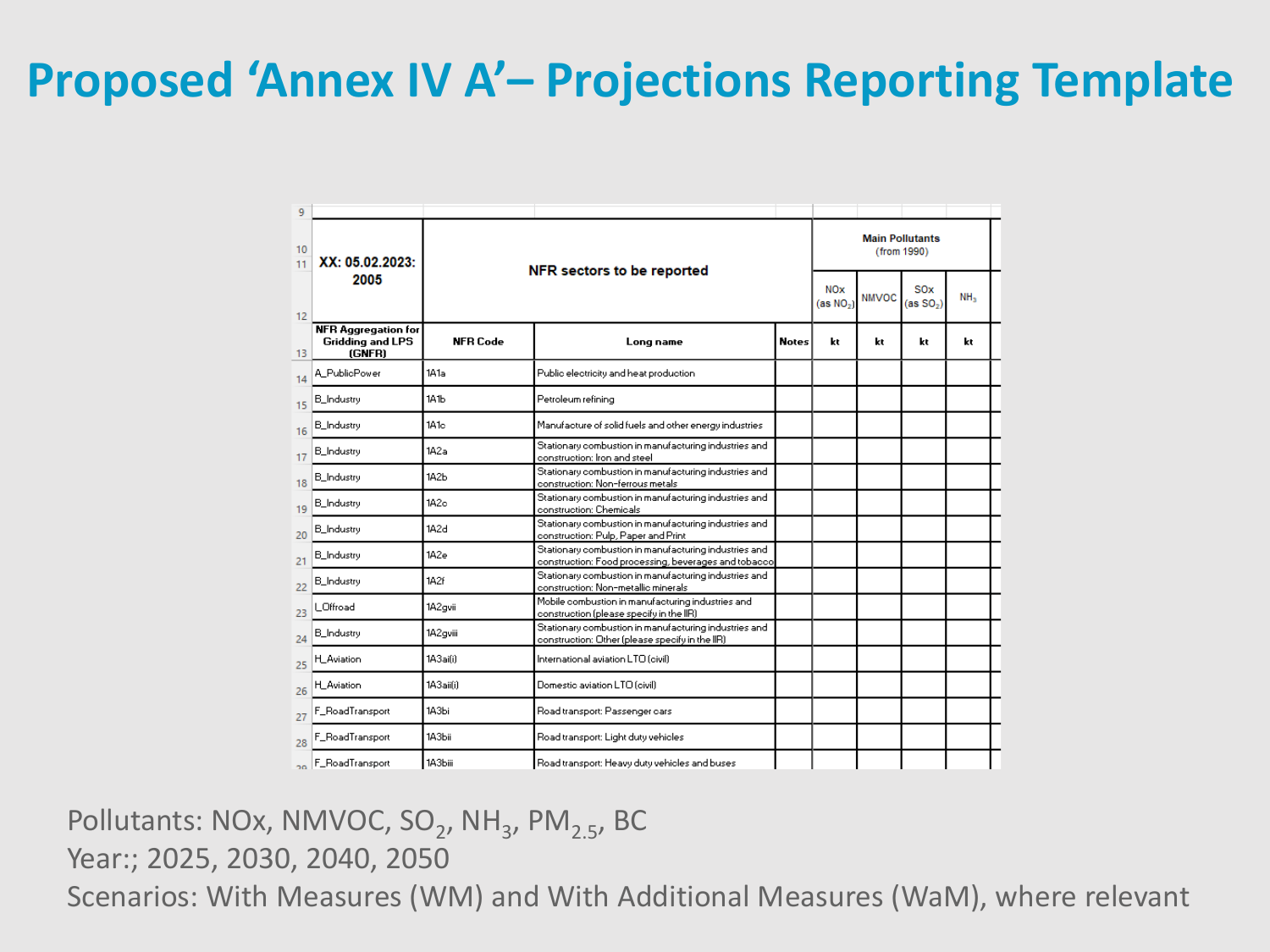### **Proposed 'Annex IV B'– Projections Reporting Template**

| 10<br>11 | XX: 05.02.2023:                                          |                 | NFR sectors to be reported                                                                                    |                        |                       |                   | <b>Activity Data</b><br>(from 1990) |                       |                                      |                             |  |               |  |  |
|----------|----------------------------------------------------------|-----------------|---------------------------------------------------------------------------------------------------------------|------------------------|-----------------------|-------------------|-------------------------------------|-----------------------|--------------------------------------|-----------------------------|--|---------------|--|--|
| 12       | 2005                                                     |                 |                                                                                                               | Liquid<br><b>Fuels</b> | Solid<br><b>Fuels</b> | Gaseou<br>s Fuels | <b>Biomass</b>                      | Other<br><b>Fuels</b> | Other<br>activity<br>(specifie<br>d) | <b>Other Activity Units</b> |  |               |  |  |
| 13       | <b>NFR Aggregation for</b><br>Gridding and LPS<br>(GNFR) | <b>NFR Code</b> | Long name                                                                                                     | <b>Notes</b>           |                       |                   | TJNCV TJNCV TJNCV TJNCV TJNCV       |                       |                                      |                             |  |               |  |  |
| 14       | A_PublicPower                                            | 1A1a            | Public electricity and heat production                                                                        |                        |                       |                   |                                     |                       |                                      |                             |  | <b>TJNCV</b>  |  |  |
| 15       | <b>B_Industry</b>                                        | 1А1Ь            | Petroleum refining                                                                                            |                        |                       |                   |                                     |                       |                                      |                             |  | <b>TJNCV</b>  |  |  |
| 16       | B_Industry                                               | 1A1c            | Manufacture of solid fuels and other energy industries                                                        |                        |                       |                   |                                     |                       |                                      |                             |  | <b>TJ NCV</b> |  |  |
| 17       | <b>B_Industry</b>                                        | 1A2a            | Stationary combustion in manufacturing industries and<br>construction: Iron and steel                         |                        |                       |                   |                                     |                       |                                      |                             |  | <b>TJNCV</b>  |  |  |
| 18       | <b>B_Industry</b>                                        | 1А2Ь            | Stationary combustion in manufacturing industries and<br>construction: Non-ferrous metals                     |                        |                       |                   |                                     |                       |                                      |                             |  | <b>TJNCV</b>  |  |  |
| 19       | <b>B_Industry</b>                                        | 1A2c            | Stationary combustion in manufacturing industries and<br>construction: Chemicals                              |                        |                       |                   |                                     |                       |                                      |                             |  | <b>TJ NCV</b> |  |  |
| 20       | <b>B_Industry</b>                                        | 1A2d            | Stationary combustion in manufacturing industries and<br>construction: Pulp, Paper and Print                  |                        |                       |                   |                                     |                       |                                      |                             |  | <b>TJ NCV</b> |  |  |
| 21       | <b>B_Industry</b>                                        | 1A2e            | Stationary combustion in manufacturing industries and<br>construction: Food processing, beverages and tobacco |                        |                       |                   |                                     |                       |                                      |                             |  | <b>TJNCV</b>  |  |  |
| 22       | <b>B_Industry</b>                                        | 1A2f            | Stationary combustion in manufacturing industries and<br>construction: Non-metallic minerals                  |                        |                       |                   |                                     |                       |                                      |                             |  | <b>TJ NCV</b> |  |  |
| 23       | LOffroad                                                 | 1A2gvii         | Mobile combustion in manufacturing industries and<br>construction (please specify in the IIR)                 |                        |                       |                   |                                     |                       |                                      |                             |  | <b>TJNCV</b>  |  |  |
| 24       | B_Industry                                               | 1A2qviii        | Stationary combustion in manufacturing industries and<br>construction: Other (please specify in the IIR)      |                        |                       |                   |                                     |                       |                                      |                             |  | <b>TJNCV</b>  |  |  |
| 25       | <b>H_Aviation</b>                                        | 1A3ai(i)        | International aviation LTO (civil)                                                                            |                        |                       |                   |                                     |                       |                                      |                             |  | <b>TJNCV</b>  |  |  |
| 26       | <b>H_Aviation</b>                                        | 1A3aii(i)       | Domestic aviation LTO (civil)                                                                                 |                        |                       |                   |                                     |                       |                                      |                             |  | <b>TJNCV</b>  |  |  |
| 27       | F_RoadTransport                                          | 1АЗЫ            | Road transport: Passenger cars                                                                                |                        |                       |                   |                                     |                       |                                      |                             |  | <b>TJNCV</b>  |  |  |
| 28       | F_RoadTransport                                          | 1АЗЫі           | Road transport: Light duty vehicles                                                                           |                        |                       |                   |                                     |                       |                                      |                             |  | <b>TJNCV</b>  |  |  |
| 29       | F_RoadTransport                                          | 1A3biii         | Road transport: Heavy duty vehicles and buses                                                                 |                        |                       |                   |                                     |                       |                                      |                             |  | <b>TJNCV</b>  |  |  |
|          | -n F_RoadTransport                                       | 1A3biv          | Road transport: Mopeds & motorcycles                                                                          |                        |                       |                   |                                     |                       |                                      |                             |  | <b>TJ NCV</b> |  |  |

Pollutants: NOx, NMVOC, SO<sub>2</sub>, NH<sub>3</sub>, PM<sub>2.5</sub>, BC Year:; 2025, 2030, 2040, 2050 Scenarios: With Measures (WM) and With Additional Measures (WaM), where relevant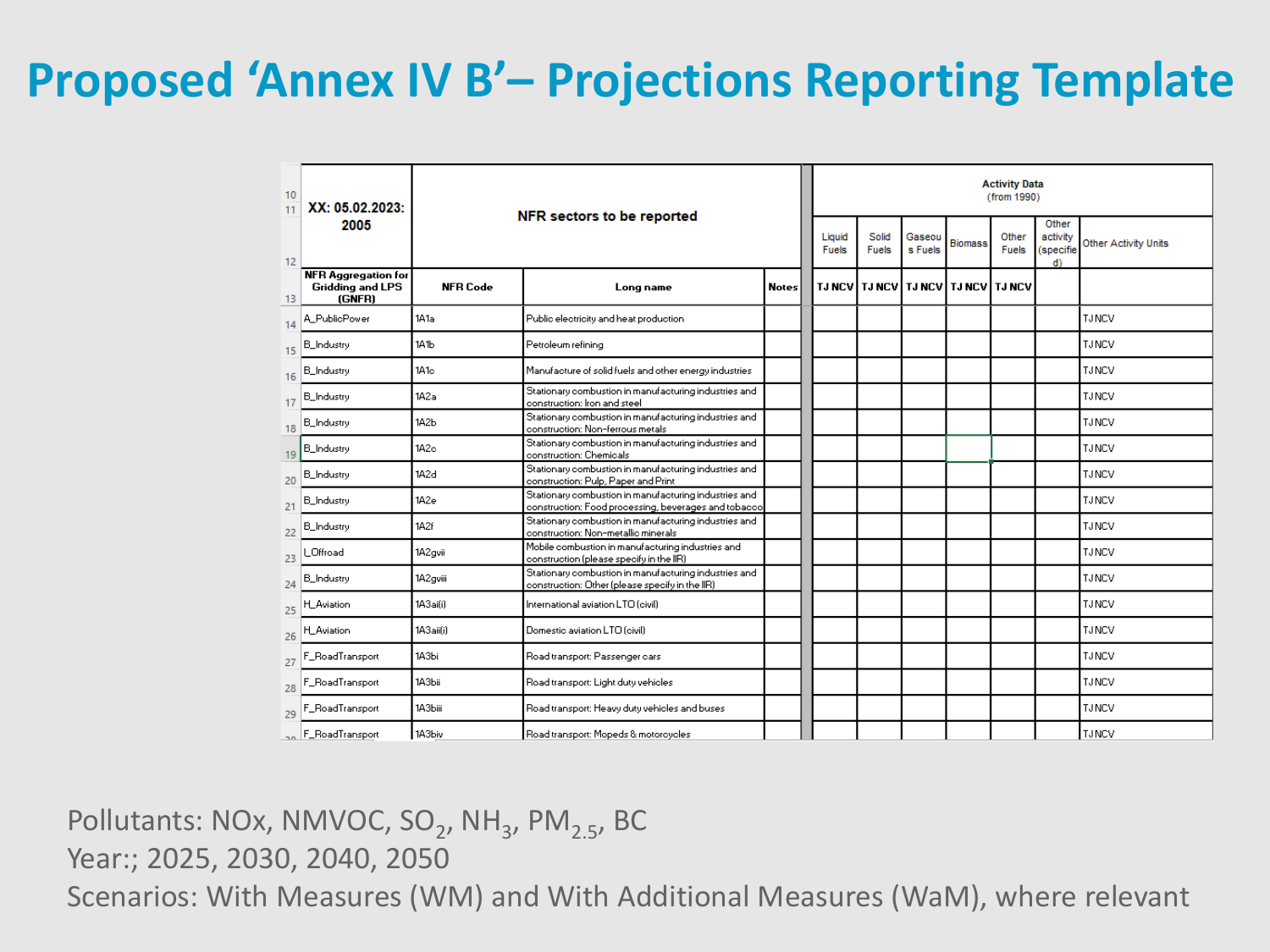#### **Summary:**

- Further clarity will be provided in the Annex IV reporting template and guidelines to ensure that Countries are providing the correct year

A small working group was set up following last year's PEP meeting to discuss options. The following conclusions were made:

- Currently the emission projection estimates provided in the 'Annex IV – A' reporting templates are not very transparent due to the merging of NFR codes.
- The projected activity data reporting in 'Annex IV-B' is not thought to be useful by projection reviewers.
- We are proposing to have the same reporting template for projections as for historic both for emissions and activity.
- If this is agreed, the EMEP SB meeting in September will provide the final sign off and then this would be used by countries for reporting in March 2023